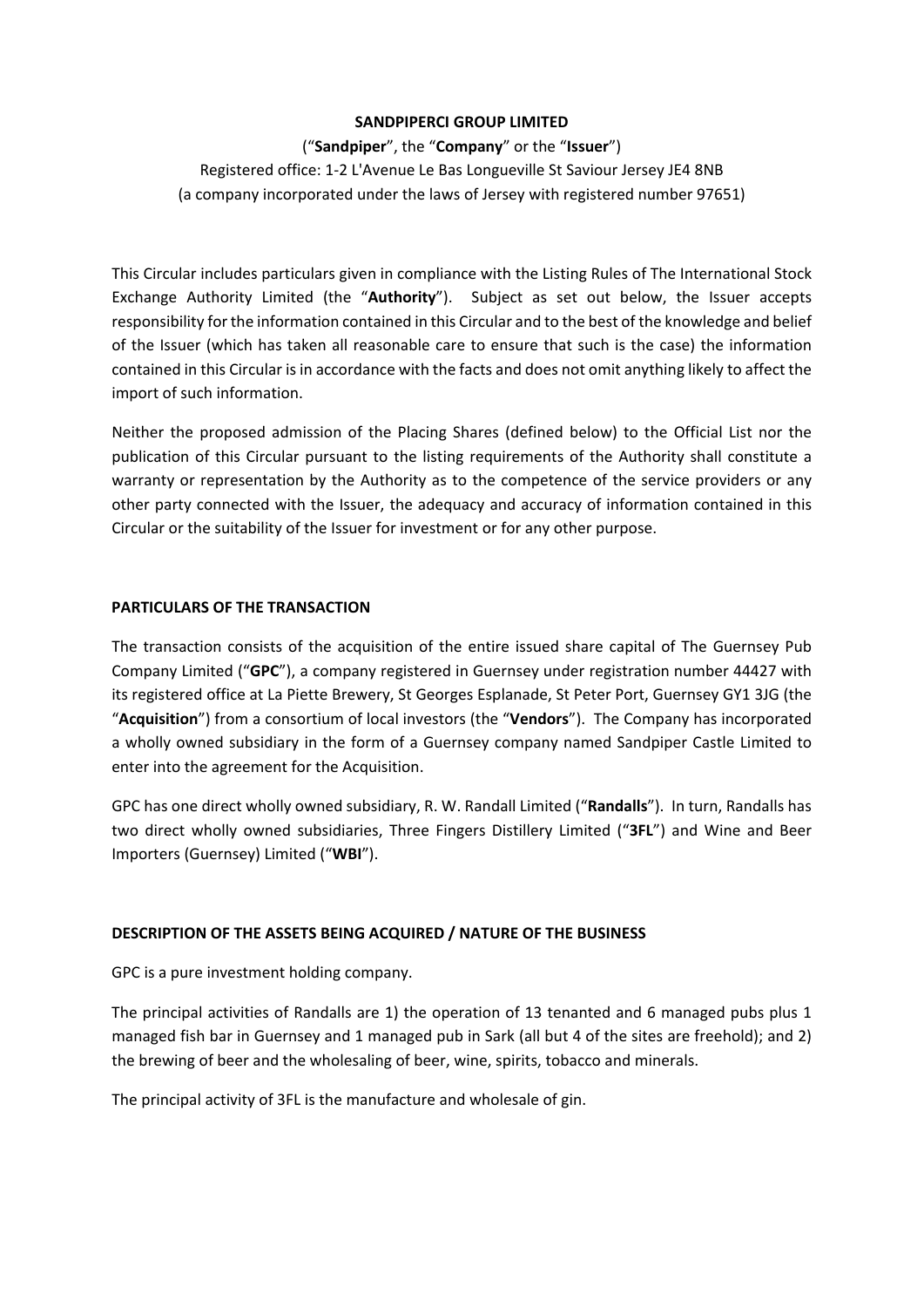The principal activities of WBI are 1) the operation of the duty free concessions at Guernsey Airport and Alderney Airport; 2) the retail of beer, wine, spirits and minerals through off‐licence stores; and 3) the wholesale of beer, wine, spirits and minerals to the free trade / third party customers.

Randalls' property portfolio was independently valued at £25,760,000 in November 2019 by Colliers International Ltd. This valuation does not include the short‐term leasehold pub in Sark nor any of the 3FL and WBI leasehold properties.

# **PROFITS ATTRIBUTABLE TO THE ASSETS BEING ACQUIRED**

The EBITDA of GPC for the year ended 31 March 2019 was £2.552m (audited). The moving annual total EBITDA for the 12 months ended 30 September 2019, on which the consideration is based, was £2.835m (unaudited).

# **VALUE OF THE ASSETS SUBJECT TO THE ACQUISITION**

The audited net assets of GPC as at 31 March 2019 were £21.194m. The unaudited net assets as at 30 September 2019 were £22.756m. After allowing for the write‐off of goodwill relating to the original acquisition of WBI and the repayment of net debt (which will be repaid from the Acquisition Consideration) the relevant net assets of GPC as at 30 September 2019 were £29.363m

#### **FULL CONSIDERATION AND HOW IT IS BEING SATISFIED**

Consideration for the Acquisition is £28.500m plus interest payable in accordance with the terms of the Acquisition agreement. If the Acquisition completes before the end of February 2020, the total consideration will be £28.658m. This amount will be used to discharge the net debt at completion with the balance to be paid in cash from the Issuer to the Vendor on completion, and will be funded by a) the drawing down of additional term loan facilities from HSBC Bank; and b) the net proceeds of the Placing (as defined below).

#### **PLACING**

On 18 November 2019 the Company announced the proposed placing of up to 20,000,000 ordinary shares of no par value each in the capital of the Company ("**Placing Shares**") (the "**Placing**").

The Placing closed on 31 December 2019 raising a total of £15,000,000, which will be used to part fund the Acquisition. The Placing is not underwritten.

Subject to the satisfaction of various conditions relating to the Acquisition, primarily the approval of the Issuer's shareholders and the consent of The Channel Islands Competition and Regulatory Authorities, the Placing Shares are, subject to application to the Authority, expected to be issued and admitted to trading on the Official List on or about 4 March 2020.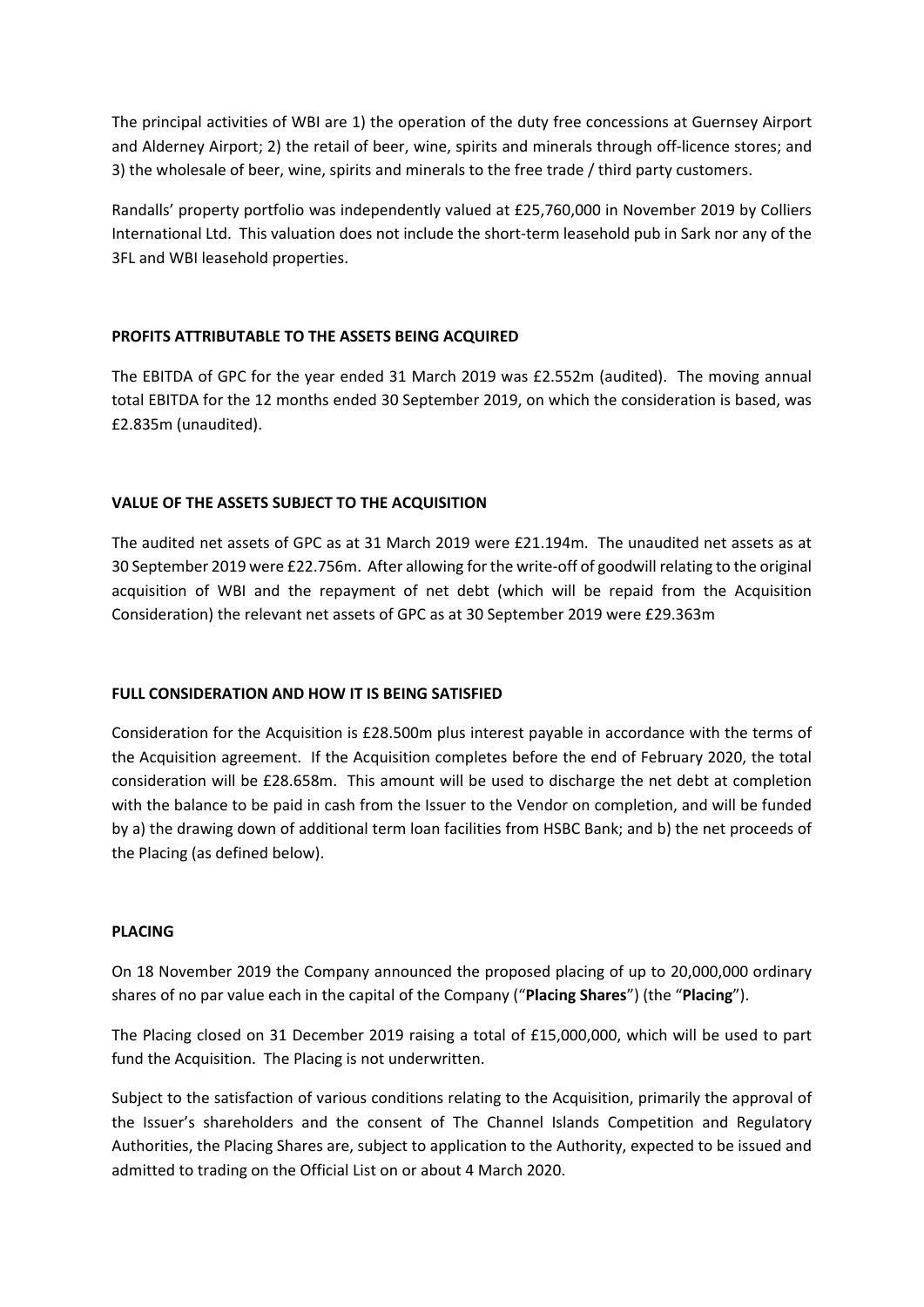#### **EXTRAORDINARY GENERAL MEETING**

A Notice of Extraordinary General Meeting ("**EGM**") has been sent to shareholders at the same time as this Circular. The purpose of the EGM is to consider and if thought appropriate pass the following resolution, which is being proposed as an ordinary resolution (the "**Resolution**"):

**THAT** the proposed acquisition of the entire issued share capital of The Guernsey Pub Company Limited by a wholly‐owned subsidiary of the Company, as described in further detail in the circular dated 13 January 2020 circulated to the shareholders of the Company together with this notice of meeting, (the "**Transaction**") be approved for all purposes, including without limitation for the purpose of Rules 3.1.1 and 3.2.4 of the Listing Rules of The International Stock Exchange published by The International Stock Exchange Authority Limited.

The Issuer has received irrevocable undertakings to vote in favour of the Resolution from investors holding in aggregate 60.09% of the Issuer's total voting rights.

# **SERVICE CONTRACTS OF ANY PROPOSED DIRECTORS**

There will be no changes to the board of directors of the Issuer (the "**Directors**") as a result of the Acquisition, nor will there be any changes to the existing Directors' service contracts as a result of the Acquisition.

#### **MATERIAL INTERESTS AND POTENTIAL CONFLICTS OF INTEREST OF ALL INTERESTED PARTIES**

#### Ravenscroft

Ravenscroft Limited ("**Ravenscroft**") is acting for the Issuer as Listing Sponsor, Market Maker, Consultant and Placing Agent. Ravenscroft is also the investment manager and market maker to Bailiwick Investments Limited ("**BIL**"), which holds 29.99% of the issued share capital of Sandpiper.

In light of this information, Ravenscroft has advised that it considers the Issuer to be a connected stock. Where shareholders hold their ordinary shares in an account with Ravenscroft, whereby Huntress (CI) Nominees Limited ("**Huntress**") is the registered holder of the ordinary shares, as a matter of best practice Ravenscroft has confirmed that Huntress will not, except as expressly instructed by the beneficial owner, exercise its voting rights in connection with the ordinary shares.

#### **Directors**

The interests of the Directors and the Associates (having the meaning defined in the TISEA Listing Rules) of each Director (as known to each Director having made all reasonable enquiries) insofar as is known to the Issuer in the equity securities of the Issuer or its enlarged group, is (at the date of this document) and is expected to be (immediately following the Acquisition), as follows: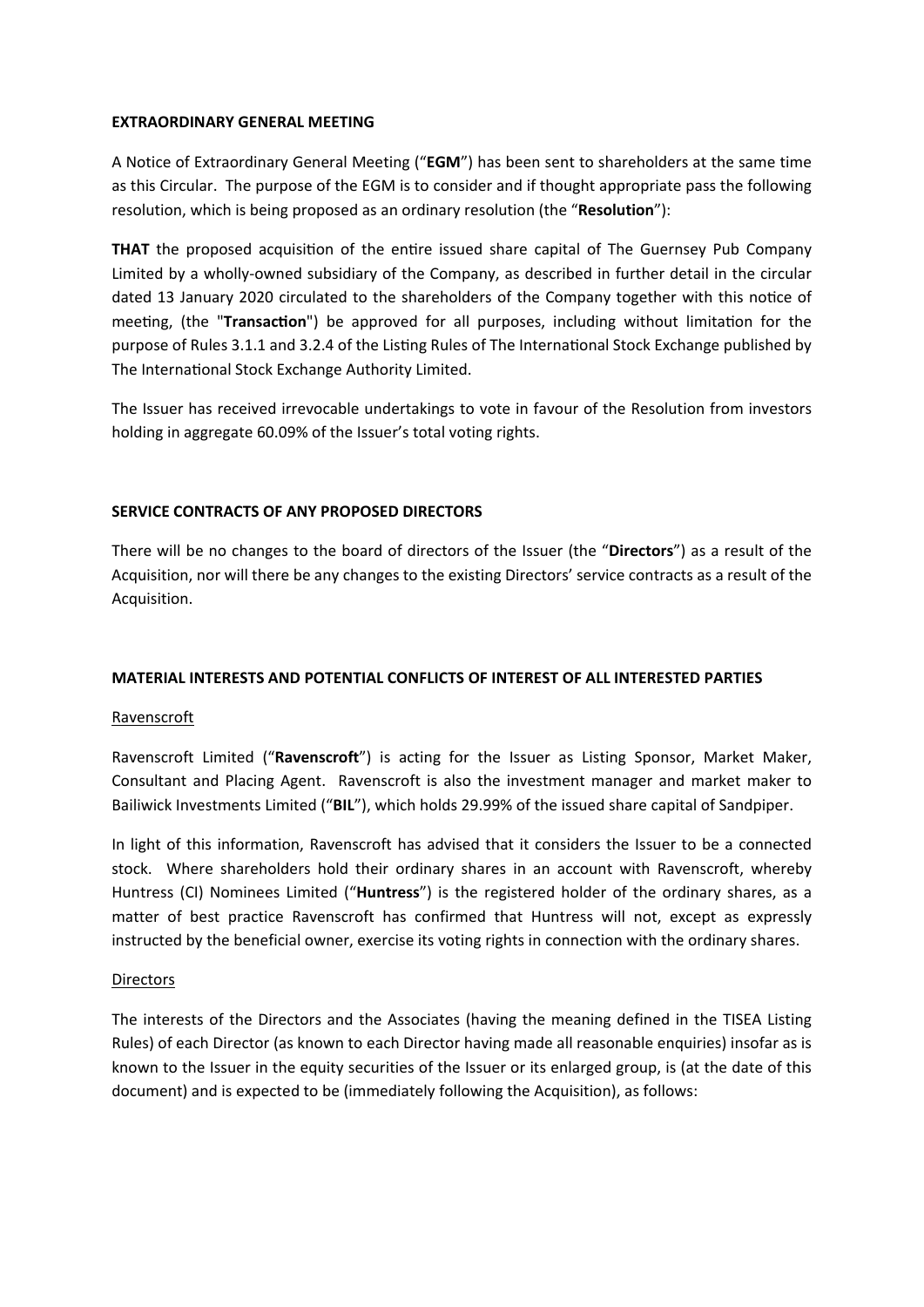|                                      |                              | Date of this document                      | Immediately following the Acquisition |                                            |  |  |
|--------------------------------------|------------------------------|--------------------------------------------|---------------------------------------|--------------------------------------------|--|--|
| Director                             | Number of<br>ordinary shares | Percentage of<br>ordinary share<br>capital | Number of<br>ordinary shares          | Percentage of<br>ordinary share<br>capital |  |  |
| Anthony O'Neill                      | 6,318,100                    | 6.32%                                      | 6,318,100                             | 5.27%                                      |  |  |
| Antony van der<br>Hoorn              | 40,000                       | 0.04%                                      | 50,000                                | 0.04%                                      |  |  |
| Stephen Harrison                     | 666,667                      | 0.67%                                      | 666,667                               | 0.56%                                      |  |  |
| Thomas Scott <sup>1</sup>            | 14,725,522                   | 14.73%                                     | 16,058,855                            | 13.38%                                     |  |  |
| Jonathan<br>Ravenscroft <sup>2</sup> | 350,000                      | 0.35%                                      | 500,000                               | 0.42%                                      |  |  |

1 These shares are held by Sealyham Investments Limited, an investment company where Thomas Scott is a beneficial owner.

2 These shares are held by TEMK Investments Limited, an investment company where Jonathan Ravenscroft is a beneficial owner. 3 All the shareholdings detailed above are held by Huntress (CI) Nominees Limited as nominee.

Pursuant to the intention to grant share options described in the Issuer's listing document dated 29 May 2019, the Directors have interests in options over the ordinary shares in the Company as shown below:

|                            |                              | Date of this document           | Immediately following the Acquisition |                                 |  |  |
|----------------------------|------------------------------|---------------------------------|---------------------------------------|---------------------------------|--|--|
| Director                   | Number of<br>ordinary shares | Percentage of<br>ordinary share | Number of<br>ordinary shares          | Percentage of<br>ordinary share |  |  |
|                            |                              | capital                         |                                       | capital                         |  |  |
| Anthony O'Neill            | 3,500,000                    | 3.50%                           | 3,500,000                             | 2.92%                           |  |  |
| van der<br>Antony<br>Hoorn | 3,250,000                    | 3.25%                           | 3,250,000                             | 2.71%                           |  |  |

Save as disclosed above, no Director has any interest in the share capital or loan capital of the Company nor does any person connected with the Directors have any such interests, whether beneficial or non‐beneficial.

Jon Ravenscroft is the Group Chief Executive Officer of, and has an 11.84% beneficial interest in Ravenscroft Holdings Limited, the parent company of Ravenscroft.

Tom Scott is a director and one of the ultimate beneficial owners of Sealyham Investments Limited, a significant investor in the Company. Tom is the ultimate beneficial owner of certain companies that act as landlords of certain Sandpiper properties set out opposite their name in the table below: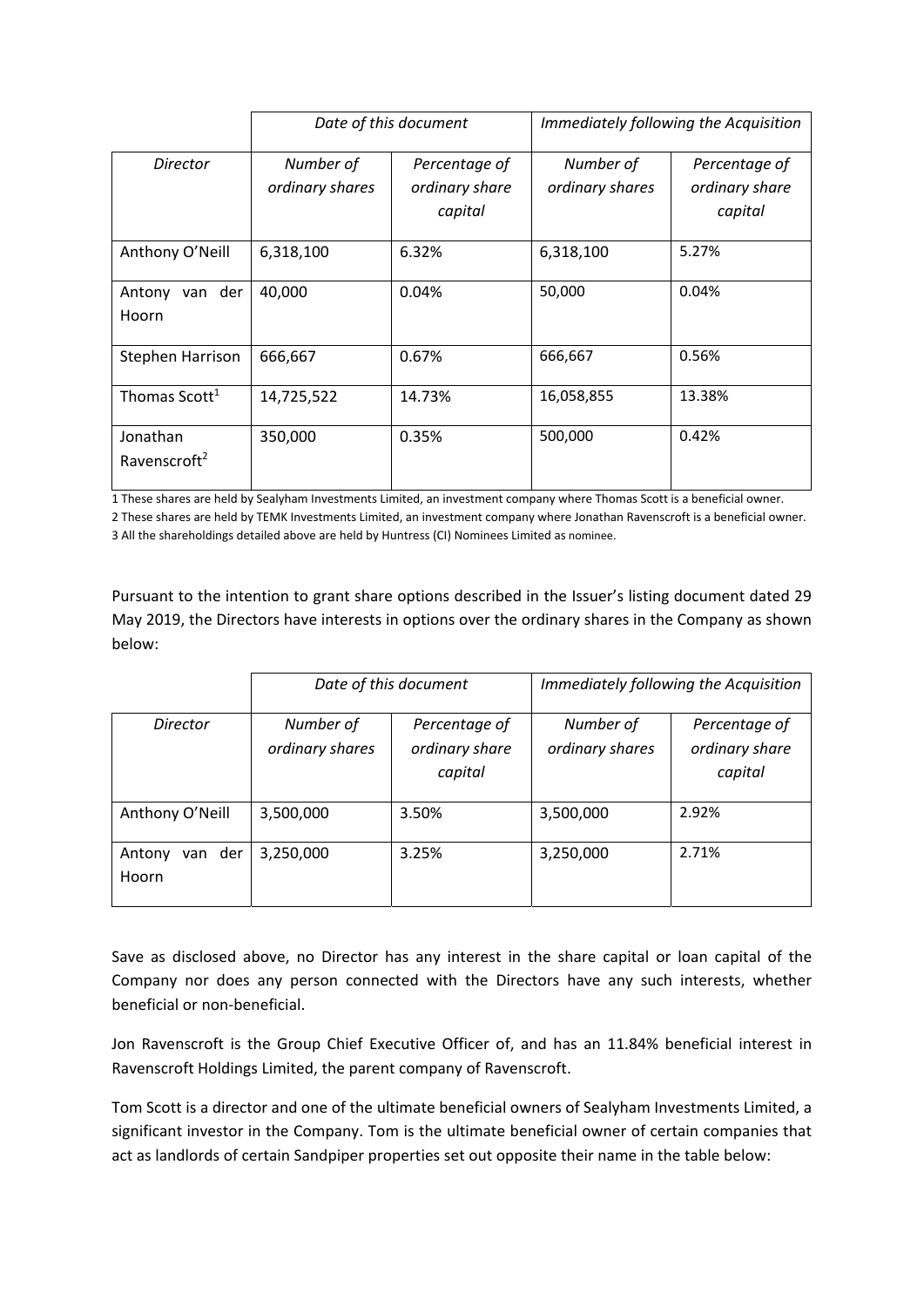| <b>Property</b>             | Landlord company                   |
|-----------------------------|------------------------------------|
| M&S, King Street, St Helier | Lentar and Lagrat Property Limited |
| M&S, St Clement             | St Clement Holdings Limited        |
| M&S, St John                | LDM Properties (St John) Limited   |
| M&S, St Peter               | St Peter Maltster House Limited    |

Stephen Harrison is providing services to the Issuer in respect of the Acquisition, namely due diligence support, preparation of the application to The Channel Islands Competition and Regulatory Authorities and negotiation of the agreement for the Acquisition.

# Major Shareholders

Save as disclosed above, and as set out below, the Issuer is not aware of any person who, at the date of this document and immediately following the Acquisition, is directly or indirectly interested in 3 per cent. or more of the issued share capital or voting rights of the Issuer:

|                  |                 | Date of this document | Immediately following the Acquisition |                |  |  |
|------------------|-----------------|-----------------------|---------------------------------------|----------------|--|--|
| Shareholder      | Number of       | Percentage of         | Number of                             | Percentage of  |  |  |
|                  | ordinary shares | ordinary share        | ordinary shares                       | ordinary share |  |  |
|                  |                 | capital               |                                       | capital        |  |  |
| <b>Bailiwick</b> | 29,992,776      | 29.99%                | 35,400,000                            | 29.5%          |  |  |
| Investments      |                 |                       |                                       |                |  |  |
| Limited          |                 |                       |                                       |                |  |  |
| Pula Investments | 15,375,705      | 15.38%                | 18,600,000                            | 15.5%          |  |  |
| Limited          |                 |                       |                                       |                |  |  |
| Noel Coburn      | 4,952,482       | 4.95%                 | 4,952,482                             | 4.13%          |  |  |
| &<br>Coburn      | 3,301,656       | 3.30%                 | 3,301,656                             | 2.75%          |  |  |
| Associates       |                 |                       |                                       |                |  |  |
| Blossom          |                 |                       |                                       |                |  |  |
| Investments      |                 |                       |                                       |                |  |  |
| Limited          |                 |                       |                                       |                |  |  |
| Moulton Goodies  | 2,000,000       | 2.00%                 | 4,800,000                             | 4.00%          |  |  |
| Limited          |                 |                       |                                       |                |  |  |

Notes:

(1) Pula Investments Limited has a 27.43% shareholding in Ravenscroft Holdings Limited ("**RHL**"), which is the ultimate parent company of Ravenscroft. The beneficial owners of Pula Investments Limited are Mr Stephen Lansdown CBE and his wife. Mr Lansdown is the non‐executive Chairman of RHL.

(2) Noel Coburn has a 1.64% shareholding in RHL.

(3) Noel Coburn has an indirect beneficial interest in Coburn & Associates Blossom Investments Limited.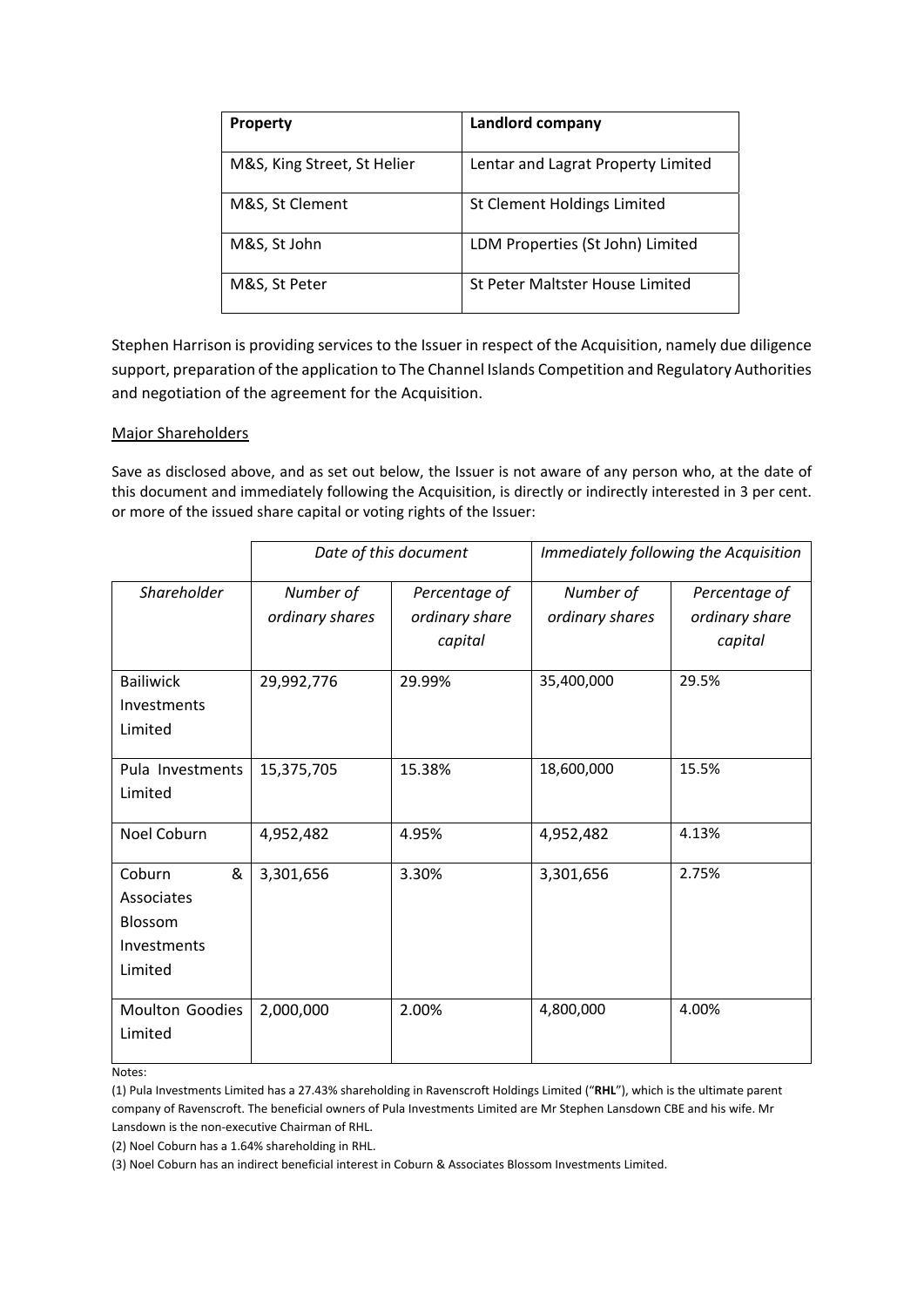(4) Moulton Goodies Limited has a 1.22% shareholding in RHL. (5) All the shareholdings detailed above are held by Huntress (CI) Nominees Limited as nominee.

Bailiwick Investments Limited, its Chairman Sir Geoffrey Rowland QC and its director John Henwood MBE (together, the "**Concert Party**") are deemed to be acting in concert for the purposes of the Takeover Code. At the date of this document the Concert Party owns 30.49% of the Issuer's ordinary share capital. Immediately following the Acquisition, the Concert Party is expected to own in aggregate 35,993,334 ordinary shares representing 29.99% of the Issuer's ordinary share capital. Please see section 11 of Part VI of the Listing Document dated 29 May 2019 for further information relating to the Takeover Code.

None of the Issuer's major holders of ordinary shares listed above has voting rights different from the other holders of ordinary shares. Save as disclosed herein, and insofar as is known to the Issuer, the Directors are not aware of any person or persons who either alone or, if connected jointly following the Acquisition, will (directly or indirectly) exercise or could exercise control over the Issuer. So far as is known to the Directors, no arrangements are in place, the operation of which may at a later date result in a change of control of the Issuer.

# Minority Shareholders

Certain minority interest holders of Sandpiper have interests in the shares of GPC.

# Carey Olsen

Carey Olsen are acting for both the Vendors and Sandpiper in relation to the Acquisition, with written consent to do so from both parties. Appropriate information barriers have been put in place in- house at Carey Olsen in respect of the relevant client files.

In addition, certain partners and former partners of Carey Olsen (Guernsey) LLP have an indirect interest in GPC. However, none of these partners are involved in advising Sandpiper in relation to the Acquisition. Again, appropriate information barriers have been put in place in-house at Carey Olsen in respect of the relevant client files.

# RED fund Limited ("**RED**")

RED is a private property fund managed by Ravenscroft which may have a dilapidations claim against Randalls in relation to a property that was sold to RED in 2019. The amount of the potential claim is not expected to exceed £75,000. Anthony O'Neill has a 1.59% indirect shareholding in RED and Jon Ravenscroft is connected to Ravenscroft as disclosed above.

#### **RELEVANT RISK WARNINGS**

The Directors have considered whether the Acquisition gives rise to any additional risks over and above those set out in the Issuer's Listing Document dated 29 May 2019. They consider that the risks as set out previously apply similarly to the business of GPC and its subsidiaries.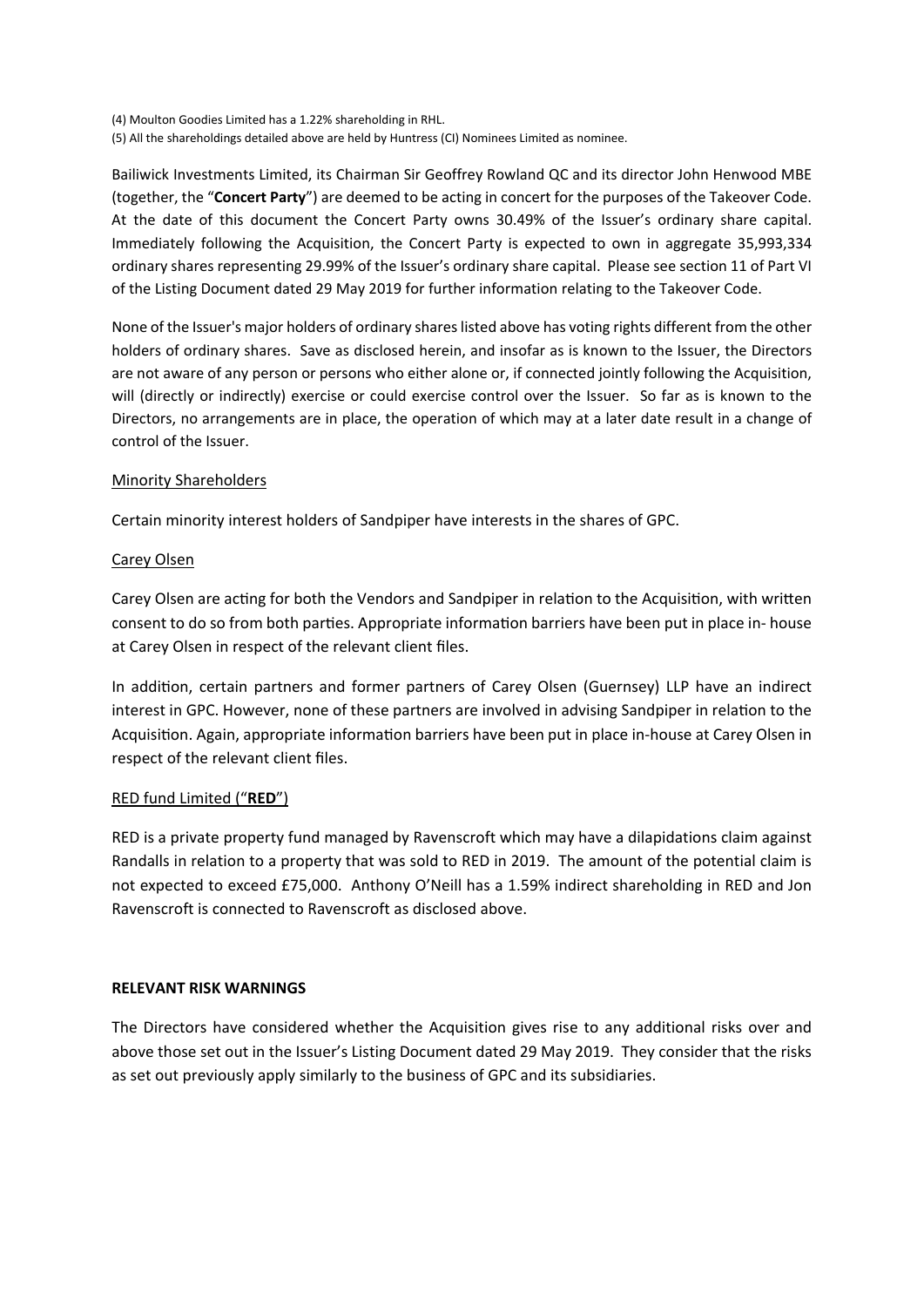#### **PARTICULARS OF ANY ALTERATION TO THE SHARE CAPITAL WITHIN THE LAST 2 YEARS**

The Listing Document dated 29 May 2019 sets out details of the alterations to the share capital of the Issuer in the two years immediately preceding the date of this document. The Issuer currently has 100,000,000 ordinary shares of no par value in issue, fully paid up, and the mid‐market price is currently 77.5p per ordinary share. The Issuer has no other securities in issue.

The share capital of the Issuer immediately following completion of the Acquisition is expected to be 120,000,000 ordinary shares of no par value each.

**Date: 13 January 2020**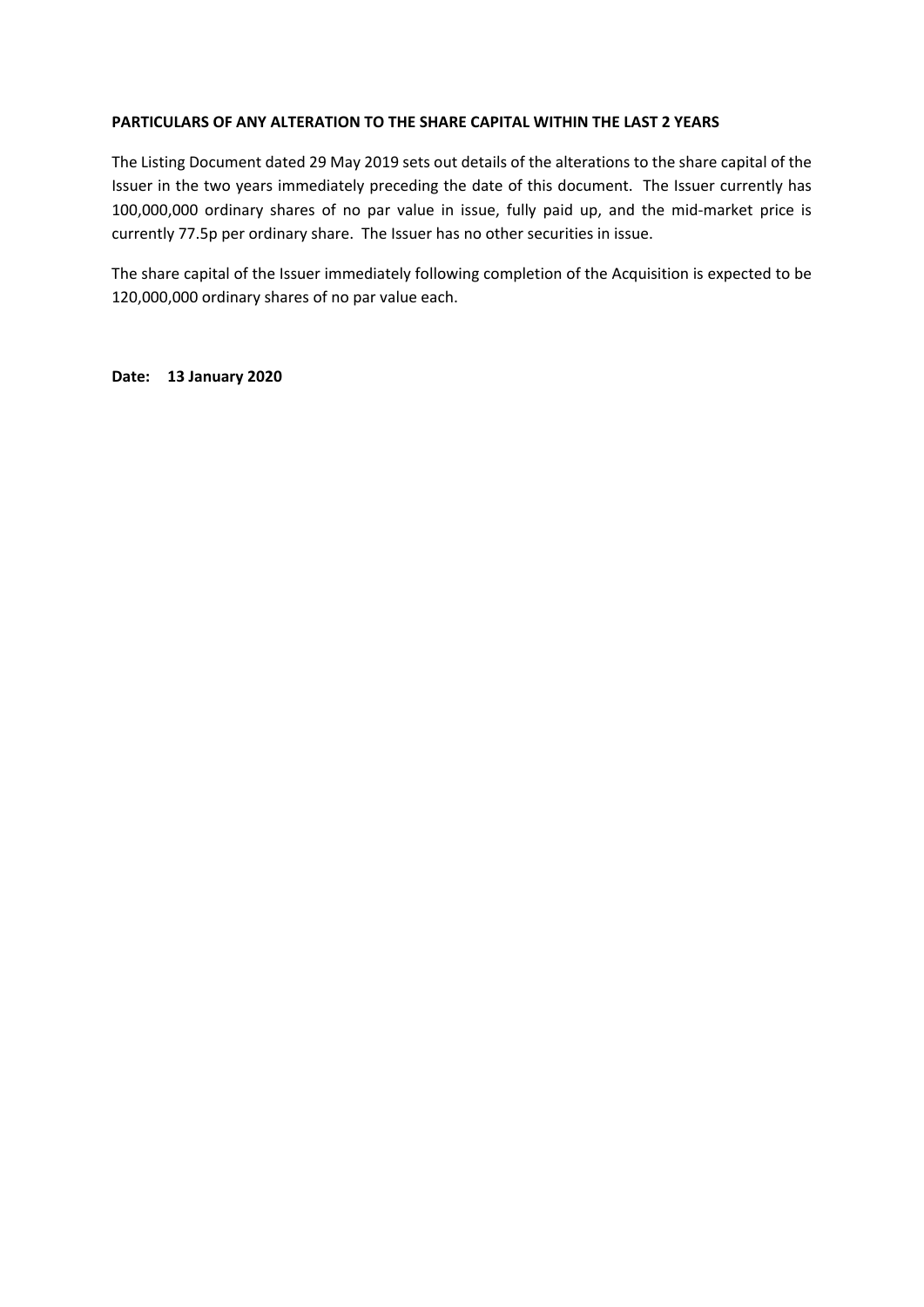

# **SANDPIPERCI GROUP LIMITED**

(the "**Company**")

# **NOTICE OF EXTRAORDINARY GENERAL MEETING**

**NOTICE IS HEREBY GIVEN** that an extraordinary general meeting (the "**meeting**") of the Company will be held in accordance with the Companies (Jersey) Law 1991 and the Company's articles of association at 1-2 L'Avenue Le Bas, Longueville, St Saviour Jersey JE4 8NB on 30 January 2020 at 9:00am to consider and, if thought fit, to pass the following resolution as an ordinary resolution of the Company:

# **ORDINARY RESOLUTION**

**THAT** the proposed acquisition of the entire issued share capital of The Guernsey Pub Company Limited by a wholly-owned subsidiary of the Company, as described in further detail in the circular dated 13 January 2020 circulated to the shareholders of the Company together with this notice of meeting, (the "**Transaction**") be approved for all purposes, including without limitation for the purpose of Rules 3.1.1 and 3.2.4 of the Listing Rules of The International Stock Exchange published by The International Stock Exchange Authority Limited.

# **RECOMMENDATION**

The directors of the Company have concluded that they are in a position to unanimously recommend the Transaction to the shareholders of the Company, and confirm that they intend to vote any shares of which they are beneficial owners in favour of the above resolution.

# **BY ORDER OF THE BOARD**

Tony van der Hoorn **Company Secretary** 13 January 2020

Registered Office: 1-2 L'Avenue Le Bas Longueville St Saviour Jersey JE4 8NB

*Registered in Jersey under the Companies (Jersey) Law 1991 with company number 97651* 

Registered Office: 1-2 L'Avenue Le Bas, Longueville, St Saviour, Jersey, JE4 8NB, Channel Islands Telephone: 01534 508200 www.sandpiperci.com

| $\sqrt[\beta]{\text{Q}}$             | <b>Morrisons</b><br>Daily | M&S                                            |            | <b>MOSS BROS</b> | Chocolat.<br><b>CONTRACTOR</b> | <b>Iceland</b>                     | cardfactery<br>and the property of the property | <b>JACK WILLS</b>                   | KIN<br>$\tilde{\phantom{a}}$ | CNECKERS            | $\sim$<br>CORNISH<br>BAKERY | $2^{11}$<br>$c_{\rm max}$ | $\mathbb{X}$ | George.   |
|--------------------------------------|---------------------------|------------------------------------------------|------------|------------------|--------------------------------|------------------------------------|-------------------------------------------------|-------------------------------------|------------------------------|---------------------|-----------------------------|---------------------------|--------------|-----------|
| $\label{eq:concl} \text{Conjecture}$ | <b>Iceland</b>            | cardiactery<br><b>Companies for AN Extents</b> | JACK WILLS | LAURA ASHLEY     | $C\times$ ECKERS               | $\sim$<br><b>CORNISH</b><br>BAKERY | $rac{1}{2}$<br>$\sim$                           | ×<br><b>STERN CONTRACT CONTRACT</b> | George.                      | $\sqrt{2}$<br>i (91 | <b>Morrisons</b><br>Daily.  | <b>M&amp;S</b><br>the me. |              | MOSS BROS |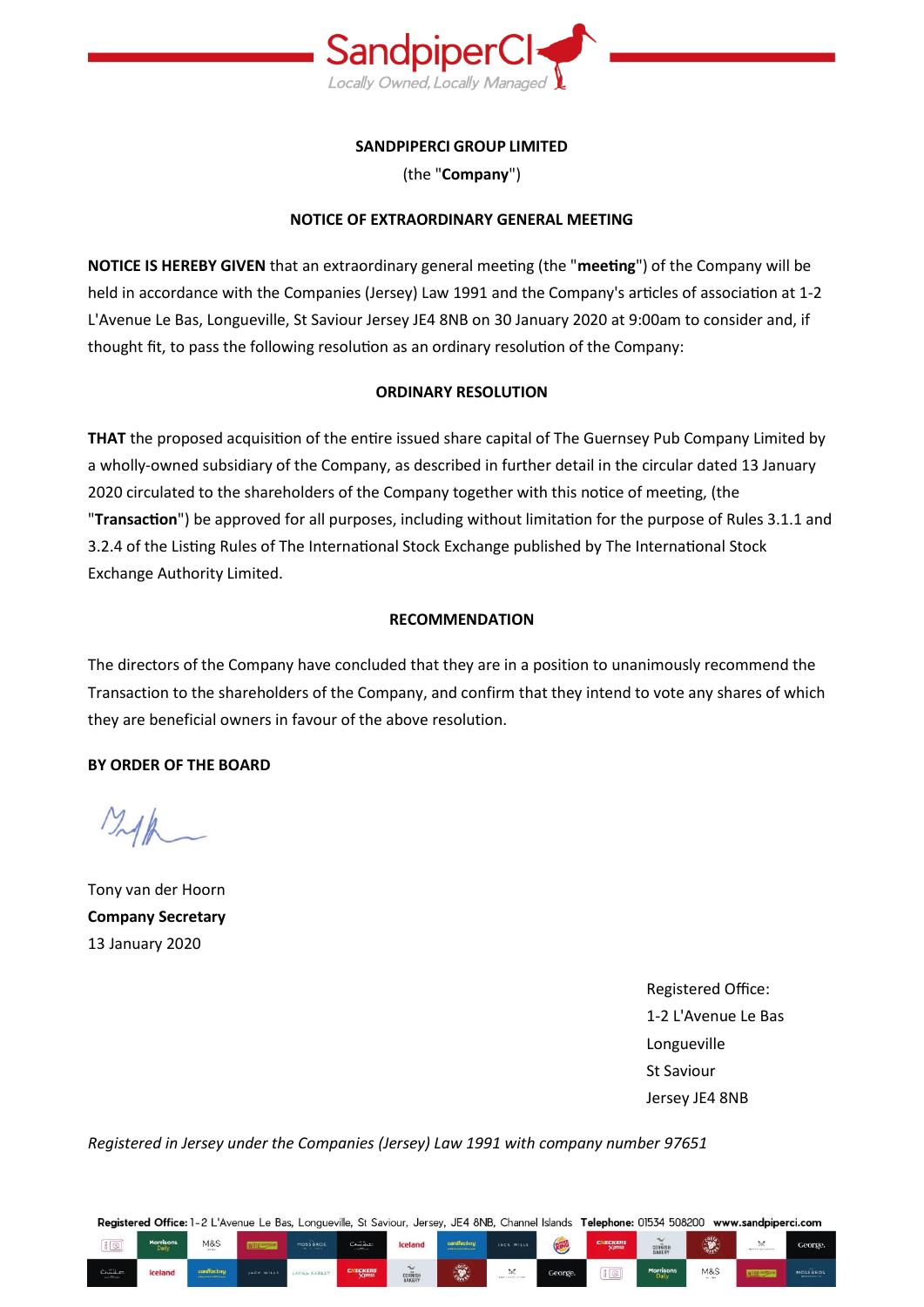

#### **Notes:**

#### *Entitlement to attend and vote*

1. In accordance with Article 40(1) of the Companies (Uncertificated Securities) (Jersey) Order 1999, the right to vote at the meeting is determined by reference to the register of members. Only those shareholders registered in the register of members of the Company by **close of business (5:00pm) on 28 January 2020** (or, if the meeting is adjourned, 48 hours before the time of the adjourned meeting) shall be entitled to attend and vote at the meeting in respect of the number of shares registered in their name at that time. Changes in entries in the register of members after that time shall be disregarded in determining the rights of any person to attend or vote (and the number of votes they may cast) at the meeting.

#### *Proxies*

- 2. A shareholder is entitled to appoint another person as his or her proxy to exercise all or any of his or her rights to attend and to speak and vote at the meeting and, on a poll, vote instead of him or her. A proxy need not be a shareholder of the Company.
- 3. A shareholder may appoint more than one proxy in relation to the meeting, provided that each proxy is appointed to exercise the rights attached to a different share or shares held by that shareholder. Failure to specify the number of shares each proxy appointment relates to or specifying a number which when taken together with the numbers of shares set out in the other proxy appointments is in excess of the number of shares held by the shareholder may result in the proxy appointment being invalid.
- 4. A proxy may only be appointed in accordance with the procedures set out in Note 7 and 12 and the notes to the proxy form.
- 5. The appointment of a proxy will not preclude a shareholder from attending and voting in person at the meeting.
- 6. You may request, if required, a hard-copy of the proxy appointment form, which can be obtained by contacting **Link Asset Services, 34 Beckenham Road, Beckenham, Kent, BR3 4TU**, by telephone on **0371 664 0300**. Calls are charged at the standard geographic rate and will vary by provider. Calls outside the United Kingdom will be charged at the applicable international rate. We are open between 09:00 -17:30, Monday to Friday excluding public holidays in England and Wales.
- 7. CREST members who wish to appoint a proxy or proxies or to give an instruction to a proxy (whether previously appointed or otherwise) by utilising the capital and CREST electronic proxy appointment service may do so in relation to the meeting, and any adjournment(s) thereof, by utilising the procedures described in the CREST Manual. In order for a proxy appointment made by means of CREST to be valid, the appropriate CREST message must be transmitted via the CREST system so as to be received by **Link Asset Services, 34 Beckenham Road, Beckenham, Kent, BR3 4TU (whose CREST ID is RA10) by the latest time for receipt of proxy appointments specified in this notice)**. For this purpose, the time of receipt will be taken to be the time (as determined by the timestamp applied to the message by the CREST Applications Host) from which the Company's agent is able to retrieve the message by enquiry to CREST in the manner prescribed. The Company may treat as invalid a CREST Proxy Instruction in the circumstances set out in the Companies (Uncertificated Securities) (Jersey) Order 1999.
- 8. A proxy does not need to be a member of the Company but must attend the meeting to represent you. Details of how to appoint the Chairman of the meeting or another person as your proxy using the proxy form are set out in the notes to the proxy form, (hard copies of which can be obtained in accordance with Note 6, above). You may appoint more than one proxy to attend on the same occasion.
- 9. When appointing more than one proxy, complete a separate proxy form in relation to each appointment. Additional proxy forms may be obtained by the proxy form being photocopied. State clearly on each proxy form the number of shares in relation to which the proxy is appointed.
- 10. A vote withheld is not a vote in law, which means that the vote will not be counted in the calculation of votes for or against the resolution. If no voting indication is given in the proxy form, your proxy will vote or abstain from voting at his or her discretion. Your proxy will vote (or abstain from voting) as he or she thinks fit in relation to any other matter which is put before the meeting.
- 11. In the case of joint holders, where more than one of the joint holders purports to appoint a proxy, only the appointment submitted by the most senior holder will be accepted. Seniority is determined by the order in which the names of the joint holders appear in the Company's register of members in respect of the joint holding (the first-named being the most senior).

Registered Office: 1-2 L'Avenue Le Bas, Longueville, St Saviour, Jersey, JE4 8NB, Channel Islands Telephone: 01534 508200 www.sandpiperci.com